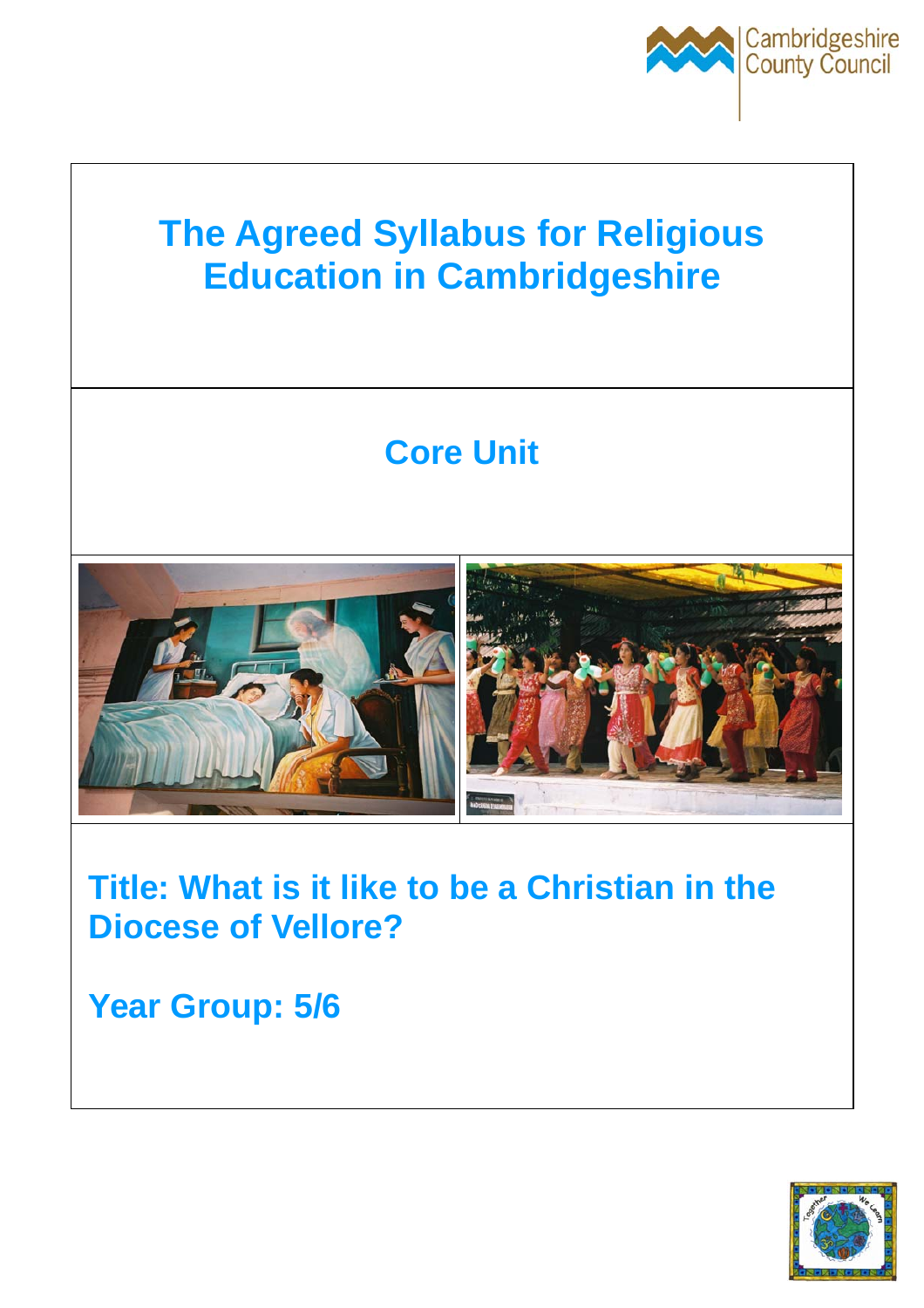# **Why is this Unit about the Diocese of Vellore?**

Since 1992 the Cambridgeshire Ecumenical Council has been in a covenant partnership with the Diocese of Vellore in South India—(Church of South India—CSI) as all the churches in Cambridgeshire are linked to the Ecumenical Council this makes Vellore the county's Church partner. Vellore was thus the obvious place to focus on when thinking about Christianity as a world faith. Visitors move between Cambridgeshire and India regularly and can be available to visit schools. All Cambridgeshire primary schools should also own a copy of the teaching pack "Wannakam" which was distributed in the Summer of 2011 by the Ecumenical Council to inform schools about the link—the pack is used to support this unit.

## More about Vellore

The **Church of South India** is the result of the union of churches of varying traditions: Anglican, Methodist, Congregational, Presbyterian, and Reformed. It was inaugurated in September 1947, after protracted negotiation among the churches concerned. It is organized into 22 dioceses, each under the spiritual supervision of a bishop, the church as a whole is governed by a synod, which elects a moderator (presiding bishop) every 2 years. (CSI figures 2013: 4,000,000 Christians; 15,000 congregations; approx 8% of population)

The **Diocese of Vellore** is the youngest of the CSI Dioceses as it was created out of the much larger Diocese of Madras (now Chennai) in 1976. it is centred on the town of Vellore in Tamil Nadu. The Diocese spans the state boundary to the north, with about one third of the Diocese being in the state of Andhra Pradesh (where they speak Telagu) and two-thirds in Tamil Nadu (where they speak Tamil). Diocesan meetings are often carried out in English if members from both states are present

The Diocese of Vellore is very rural. The Northern Area of the Diocese is mountainous; there are a few small towns, but it is mainly made up of rural villagers of subsistence farmers or sugar cane producers. The Central Area is a mountainous area where the hill tribes have traditionally had nothing to do with the people of the plains for generations. This region has a number of tanning factories and shoe making plants, many of which are run by Muslims. The majority of these goods are exported to the West - you may be wearing a pair of their shoes right now! The Eastern Area is the most prosperous area of the Diocese where there is heavy industrialisation - unhappily this goes hand in hand with pollution and bad working conditions.



Like all Churches, the primary aim of CSI is mission – the Diocese of Vellore does not talk about maintenance of churches, it plants churches and opens new church buildings at what we would see as an amazing rate. It is common not to ask how many people are in a congregation, but rather how many families, and the answer will usually be in the hundreds with perhaps a Sunday School of over 200 children in the larger towns. Congregations are made up of people of all ages and the number of young people present is large. Many of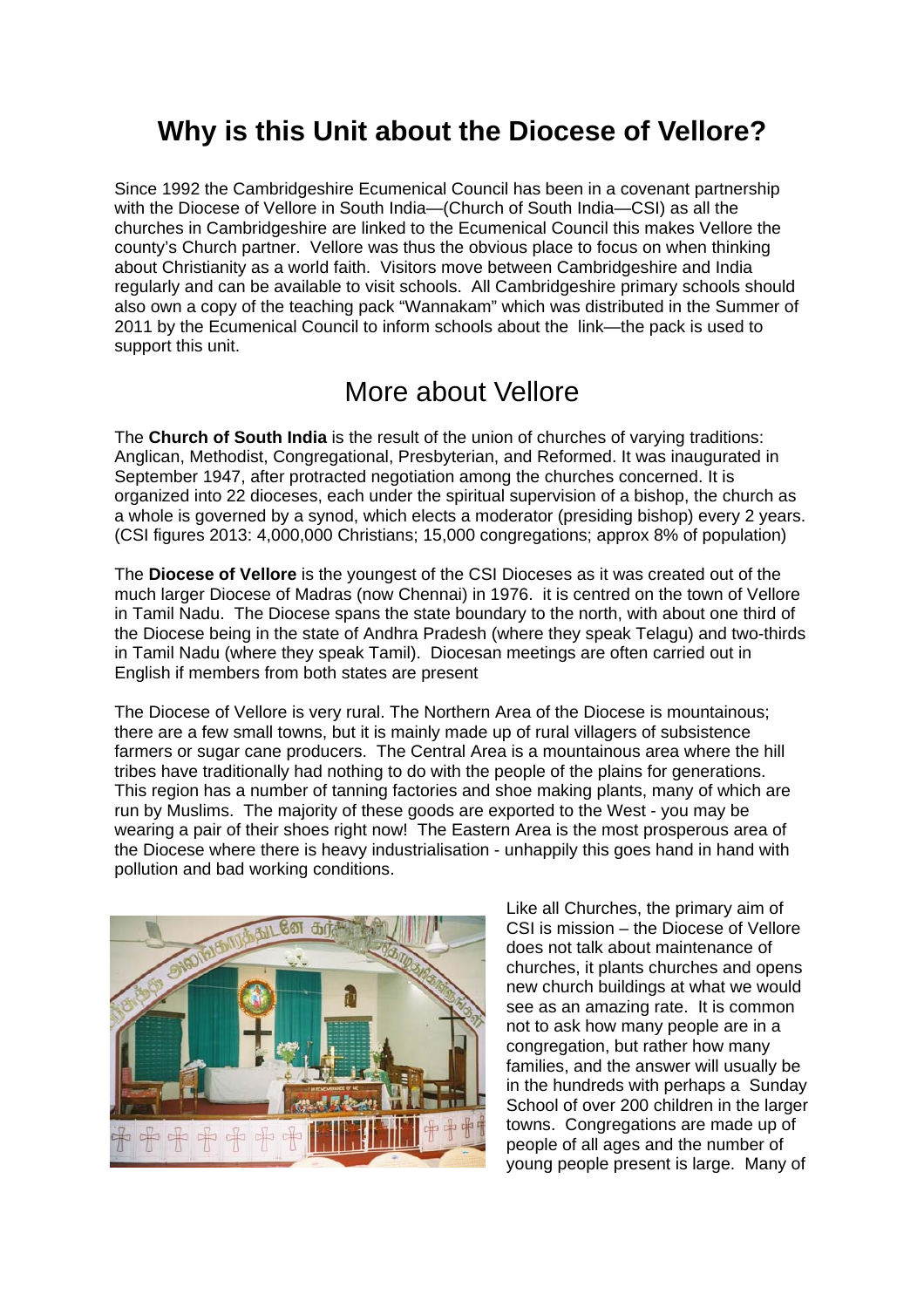the churches are now physically too small for the full congregation and there may be small crowds trying to see through the windows, or outside following the service on a loudspeaker system, at special services

Illiteracy in India runs at something like 50% of the population. Education is compulsory only until the age of ten, and most of the poorest children will not progress any further unless they are able to get some form of sponsorship. There



is a great demand for good education and Christian schools are very popular with families of all faiths—in most of them the majority of pupils are Hindus. Most of the schools run by the Church of South India are for the poorest children and the High Schools often have a hostel attached (sometimes paid for by Western charity) where they can board during term time. Class sizes will be about 60 children but can be as high as 100, and lessons will be in Tamil or Telagu (although in private schools they will be in English which is still the language of the universities). Daily prayers and Bible Study are part of the curriculum. Conditions are cramped and discipline strict.

Vellore town is famous throughout Asia for the Christian Medical Hospital established by the American missionary Ida Scudder in 1900. It has a 1600 bed hospital, and its own Medical School and specialises in pioneering modern surgery and work with leprosy patients. It covers every branch of medicine and surgery and trains about 60 doctors a year as well as nurses and paramedics. It also handles about 2,000 outpatients a day. It works in cooperation with the Indian government on family planning initiatives. There is a staff of 10 Christian chaplains who take daily services at both the Medical School and the Hospital; the Christian witness of the hospital is seen as a key part of its function.

There are also small mission hospitals (six beds, basic facilities etc) throughout the Diocese. One example is the medical centre at Vandavasi. This hospital provides primary health care for an enormous region and has a significant leprosy programme (multi-drug therapy, surgery, community education). These are supported by a community health worker scheme where local workers, with the most basic of training and a first aid box, give immediate help and advice, reporting in to the district nurses when there are more serious illnesses. Teams from the hospital will visit the villages on a fortnightly basis, and also bring song/ puppet/film shows to explain health issues in an attractive way.

*To understand the work and mission of the Diocese of Vellore one really has to have some understanding of the people known as Dalits (aka Harajans or Untouchables). CSI figures suggest that some 50% of the church congregations in South India consist of Dalits, but in the Diocese of Vellore the figures are much higher with people of Dalit birth being about 90% of the whole.* 

In Hindu India all people are born into a caste system which thereafter determines who they may marry, what their career path will effectively be and who they may socialise with. There are four main varnas (brahmins, kshatryas, vaisayas, sudras), and within these four large groupings are approximately eighty separate castes. Below these are the scheduled castes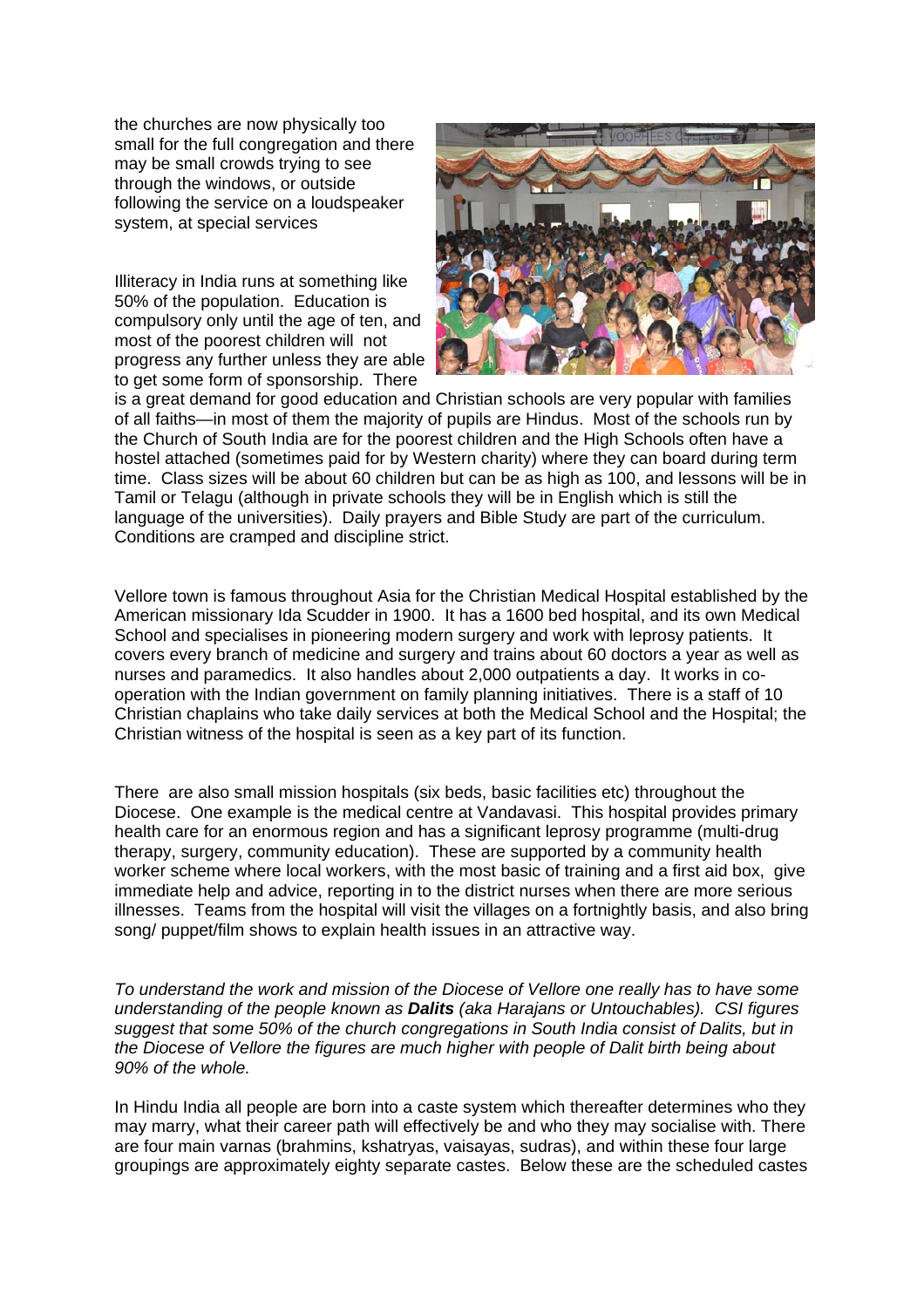- the dalits. In earlier times these social outcasts were called "untouchables", because touching anything they had touched (even with their shadow) would bring religious pollution to the higher castes. The term is no longer in current usage, although you may still hear it spoken in ignorance. It was replaced, in 1932, by the expression "depressed classes" which swiftly became "scheduled castes". Gandhi called these peoples the "children of God" - harijans- but the name the outcasts give themselves is "dalit", which means "oppressed" or "broken". It is a name which may be interpreted as a shameful name or a sign of hope, depending on one's view point. In many places the dalits are born and live in fear - they have been told from birth that they are crooks and cheats, their slum homes are often part of the village waste tip, and they always live on the fringes of society.

To dalits Christianity is an attractive religion; it speaks of **equality of all people before God**, and the Christian missions in India have always focussed on aiding the disadvantaged poor in a way that Hinduism, with its different world view, had not. As a result approximately three-quarters of the Christians in Tamil Nadu are dalits, and almost half of the bishops in the Church of South India are from this group. The "Good News" of dalit theology is that through Christ all are saved, not just the rich and higher castes. Through the Church and other external organisations they are now beginning to see how they can work together for justice and liberate themselves psychologically from their oppression. In fact, so attractive could Christianity appear to dalits, that during the days of the British Empire whole dalit villages would convert to the faith enmasse. This caused such panic amongst upper caste non- Christians that the British dissuaded Christian missionaries from working in certain areas of India, and forbade Indian government officials from converting to Christianity! However, it would be inaccurate to imply that the churches themselves are caste free, as the stigma of one's social birth caste can still affect relationships within the churches, and in places there will be church communities which attract believers chiefly from one caste grouping. (It is usually those who consider themselves high-caste who will maintain this separation.) 70% of Christian marriages are arranged marriages still, and people nearly always marry within their birth caste. Poor still remain poor, and as little as 3% of dalit Christians may achieve a good quality education( (i.e. in English medium, education to secondary and university level), despite the work of the Church of South India.

In 1950 the Scheduled Castes Order laid down a system of positive discrimination for dalits, by reserving places for them in colleges and in government. At first these opportunities were available only to Hindu dalits, but the Order was emended in 1956 to include Sikhs, and again in 1990 to include Buddhists (both Sikhs and Buddhists are defined as Hindus under the Indian Constitution). Both Christians and Muslims are still excluded from the Scheduled Castes Order, despite coming from the same outcast background as all the other dalits who are covered by the law. Thus Christian dalits, despite everything, still remain at the very bottom of the Indian political system.

In Vellore Diocese the original foreign missions were all linked with either education or healing and it is a tradition which is continued to this day. The list of institutions financed or supported in some way by the Christian church in Vellore is a long one and can be seen below. In addition many individual pastors will help to arrange for health care and education for their most remote villages or start initiatives such as IT classes in the towns. All of these institutions serve local populations, they are not open exclusively to Christians and in the church schools, as we have seen, you may find that most of the pupils are in fact Hindu, although the staff will be Christian. One thing these institutions all have in common, however, is that they all serve the poorest of the poor, often in the most remote locations,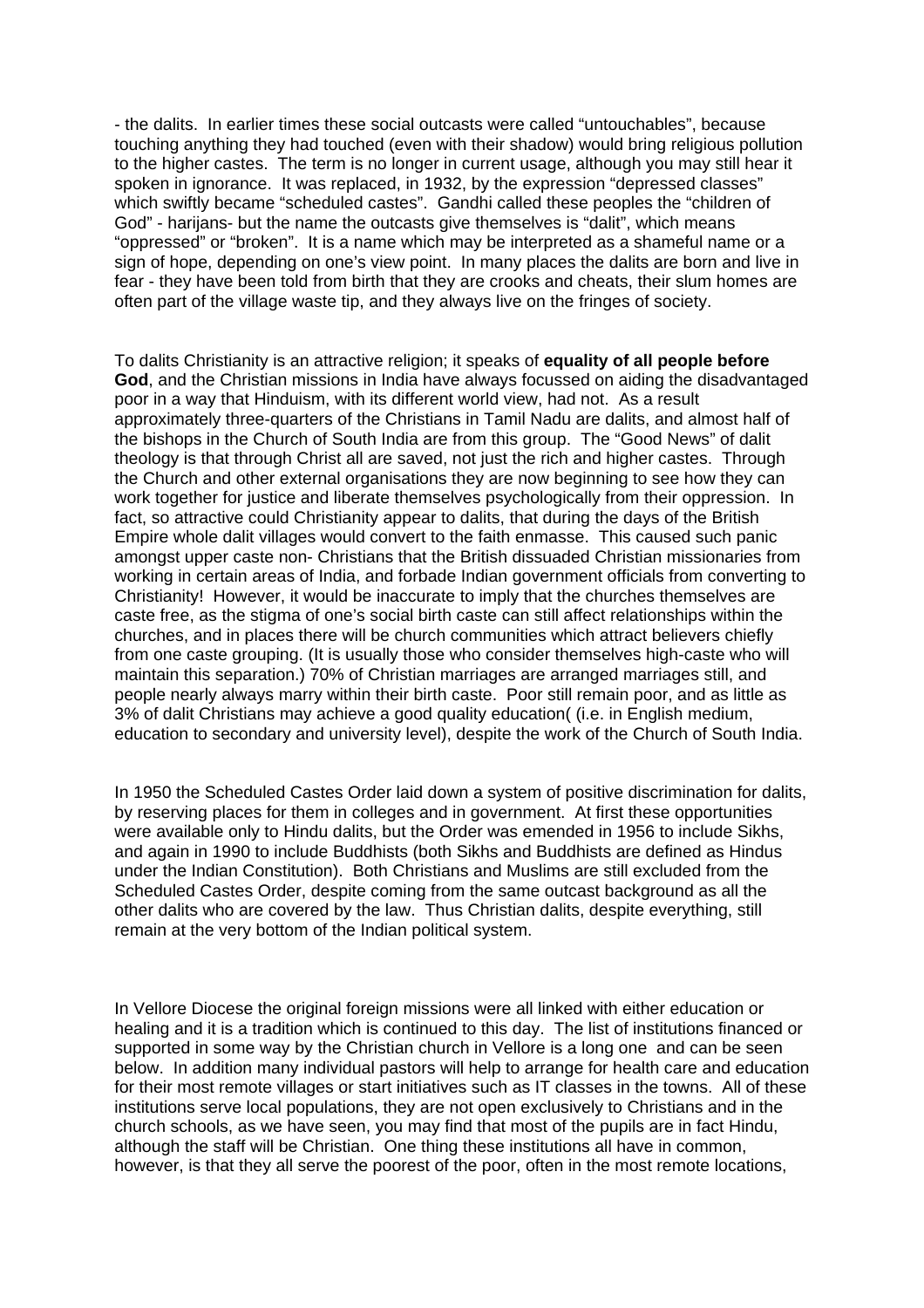and without any help from other sources. Each institution is run on Christian principles and Christian worship is at the heart of its daily life. In all cases, this support is given regardless of the faith of the recipient and you will see examples of this in the Wannakam pack. The Church is living out Matthew chp 25 vss 31-46 where Jesus says to those who help the needy without thought of reward "truly, I say to you, as you did it to one of these, the least of my bretheren, you did it to me".

How can the Church sustain this call to mission and social service? Part of the answer is **sacrificial stewardship**. When you attend a CSI service the offertory plate comes round not once but twice – the first offering will be given to the work of your own local church community, the second will be given to support the different diocesan projects. At times there will be a third collection – as happened with the tsunami of 2004. Even the very poorest people support this holistic approach to mission, for example some of the poorest Christian women every time they cook for their family will put one handful of rice aside to be given for Christian outreach to other poor families – or teachers at a school earning the equivalent of £30 a month will covenant  $£3$  of this to pay for Christian mission work in the villages – and there are whole village communities who literally have paid for all the materials to build their own churches and then done the building work themselves, even although it may have taken many years.

To maintain the Christian congregations CSI works hard to **empower the laity**. In the Diocese of Vellore there are 71 pastorates or benefices and currently 65 pastors. The 65 pastors between them have 579 congregations – i.e. between six and fourteen villages each. Most pastors will have one town church and a number of village congregations – the total distance to visit all of their churches could be two hundred miles, and much of this may be done on a motorbike or even public transport. As a consequence outlying villages will see their pastor only once or twice a month, and the Christian life of the churches will depend on laity – the catechists, Bible Women and evangelists. Of these the catechists and Bible Women are often retired teachers, civil servants and the like who have been trained up in the church and spend their time supporting village congregations. The catechists are like readers and lead services, preach, prepare people for baptism and confirmation as well as deal with pastoral issues. The Bible Women work with women and children, not only sharing the Christian message, but also instructing on things such as health and hygiene, cookery and other homemaking skills. These church workers receive a small remuneration, which is probably less than they spend on doing the work. Alongside these the Women's Fellowship is very active in the larger towns. The Fellowship is the equivalent of the Mothers Union and is extremely active in supporting the Bible Women, but also works with women prisoners, runs HIV awareness programmes, parenting programmes and organises primary care work in the villages such as annual eye camps; they are an extremely dynamic force for good in their communities. Here is just one example of the system at work: the evangelist at the village of Jayapuram covers 17 villages with a population of 15,000 people. About 40-50 people attend church each Sunday and many of these have to walk a long distance to be there. The area is poor and the Hindu population resents the church's presence. The main church of the area is in the town of Tirappatur where the priest/pastor lives, this is about 12km away from Jayapuram. As well as Tirappatur and Jayapuram the priest is also in charge of another church 10km away in the other direction where another evangelist works. The priest and the two evangelists meet every six weeks to plan the practical running of their congregation. Considerable emphasis is placed upon support for one another in the Christian community and the work of evangelism is taken very seriously. Local prayer meetings are held midweek in homes throughout the parish.

On visiting Indian Christians you are also immediately aware that **God is in everything**.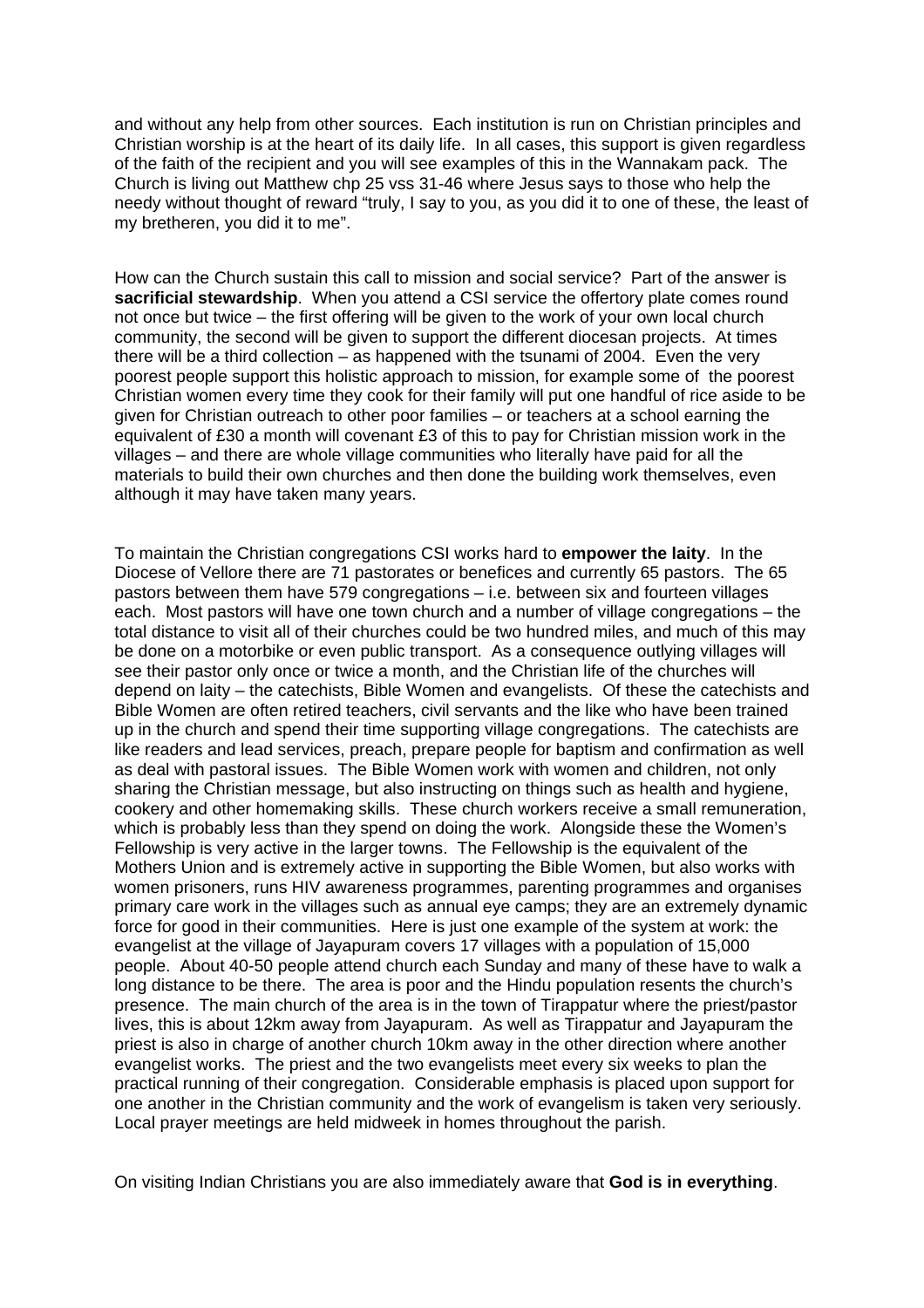This is of course an important part of Indian spirituality, but every aspect of an Indian Christian's life is enfolded in prayer, including blessings of new houses, marriages, of journeys and homes. Cambridgeshire visitors being picked up at Chennai airport will find their arrival is followed by a pavement prayer meeting giving thanks for a safe journey – or when attending a service may expect this to be followed by a long queue of mothers and children asking for blessing and prayers from the visitors. This goes hand in hand with **generous hospitality** where even the poorest families will want to offer food and drink to visitors and treat it as a great honour to be able to do so. The generosity is at time overwhelming, but is all part of their service for Christ.

**Discrimination.** It used to be said that in some third world countries the poor would become "rice Christians", meaning that they would follow whichever preacher would feed them to make their life easier. This is not the case in the Indian Church. In South India something like 65% of the population are Hindus and 8% Christian. The state legislation is organised on Hindu principles so that Christians do not get the same advantages as Hindus and when funding is made available for schools, for hospitals or for rural aid to the dalits the Christians are always actively discriminated against by the state. You cannot be a "casual Christian" in India! Fortunately Christians in the Diocese of Vellore have not been physically attacked in the same way as has happened in the Church of North India, but they are discriminated against in the law courts and may automatically lose out in employment etc because their very name will identify them as Christian.

#### **Diocese of Vellore Facts and Figures:**

71 Pastorates 580 (approx) Congregations and Worshipping Centres and growing...

Educational Institutions supported by the Church 1 Postgraduate College (Voorhees) 12 High Schools (most with boarding facilities) 4 English Medium Nursery Schools 103 Elementary Schools 2 Teacher Training Institutes 2 Schools of Nursing

Other Church run Institutions:

1 Theological Seminary and Lay Training Institute

3 Hospitals

2 Industrial Institutes (where poor teenagers are taught a trade)

1 Working Women's Hostel

12 Hostels and Boarding Homes

1 Polio Home

1 Cerebral Palsy Home

1 New Life Centre

5 Day Care Centres

1 Child Development Centre

1 HIV/AIDS Counselling Centre

1 Healing Touch Project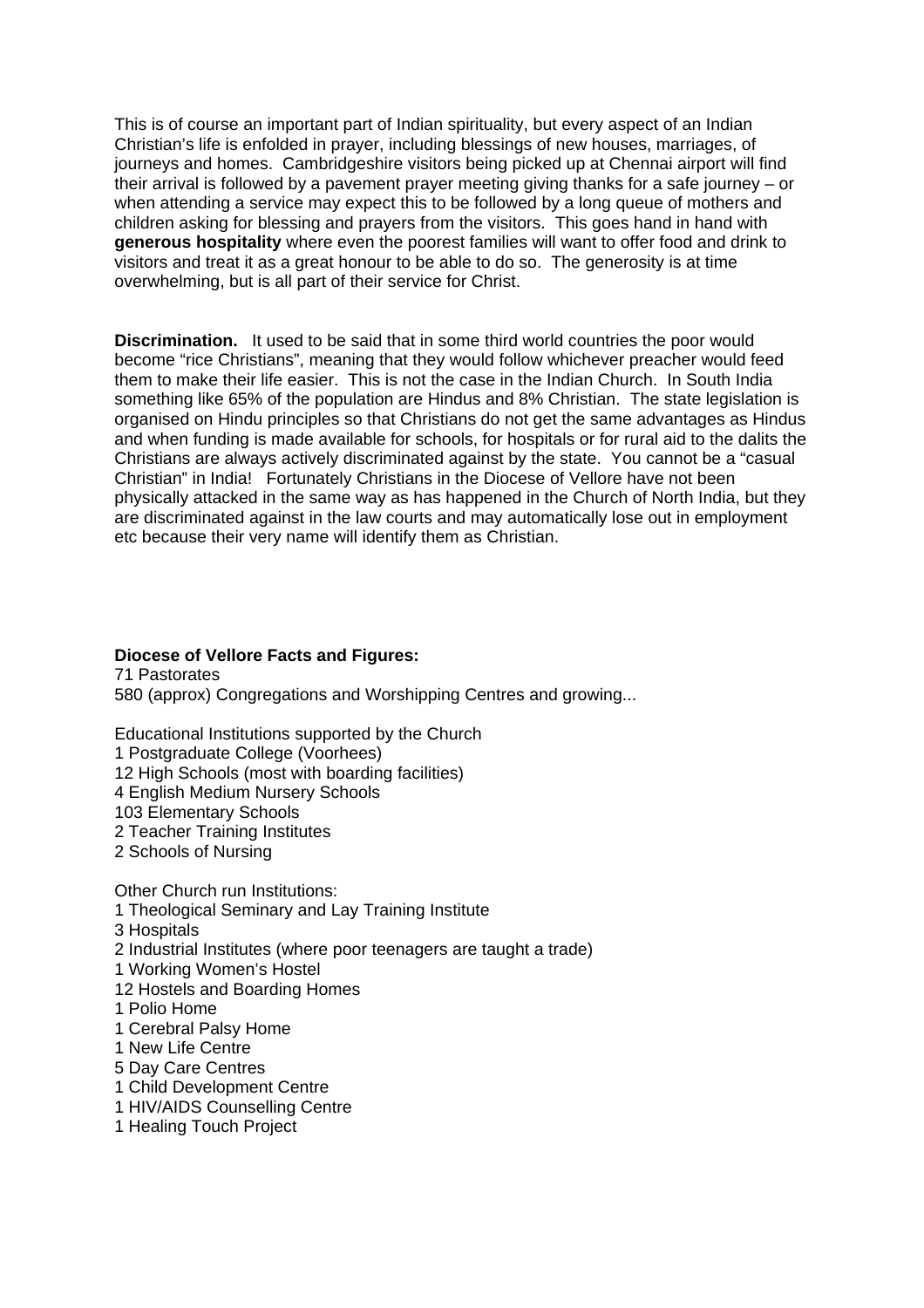

### **The Agreed Syllabus for Religious Education in Cambridgeshire**

## **Core Unit**

## **Title: What is it like to be a Christian in the Diocese of Vellore? Year Group: 5/6**

#### **About this unit:**

This unit enables pupils to understand Christianity as a World Faith by exploring it in a different context from Cambridgeshire. The focus is on the Diocese of Vellore in the Church of South India which is in a covenant relationship with Cambridgeshire Ecumenical Council, and through the Council, with all of Cambridgeshire.

Pupils are encouraged to consider what can be learned from Christians living as a minority in a predominantly Hindu culture ,and to think for themselves about questions to do with belonging to a community and acting upon one's beliefs.

#### **Where this unit fits in:**

This unit will help teachers to implement the Cambridgeshire Agreed Syllabus for Religious Education by providing them with well worked examples of teaching and learning about the theme of Indian Christianity that focus on the origins of Christianity in the Vellore District and living a life based on Bible principles . By using the concepts of tradition, community and identity ,and real life examples, pupils are able to deepen their understanding of what it is to be a Christian.

This unit contributes to the continuity and progression of pupils' learning by reinforcing their understanding of Christianity by re-presenting themes in a different cultural context, thus posing the question of what is the core of the faith.

The unit builds upon the learning on Christianity throughout the primary school and anticipates some knowledge of Hinduism.

The unit anticipates a further study of World Christianity by encouraging pupils to seek out multicultural examples when dealing with any Christianity unit.

**Estimated teaching time for this unit: 10 hours.** It is recognised that this unit may provide more teaching ideas than a class will cover in 10 hours. Teachers are invited to plan their own use of some of the learning ideas below, ensuring depth of learning rather than trying to cover everything, and link with other areas of the curriculum as appropriate.

#### **Key Fields of Enquiry addressed in this unit:**

#### **AT 1: Learning about Religion and Belief**

- Beliefs, Values and Teaching
- Religious Practices and Ways of Life

#### *AT 2: Learning from Religion and Belief*

- *Questions of Identity, Diversity and Belonging*
- *Questions of Values and Commitments*

#### **The core RE concepts that the unit develops are:**

Beliefs and how these are worked out in everyday life (commitment) Identity as a minority in a different religious culture from one's own

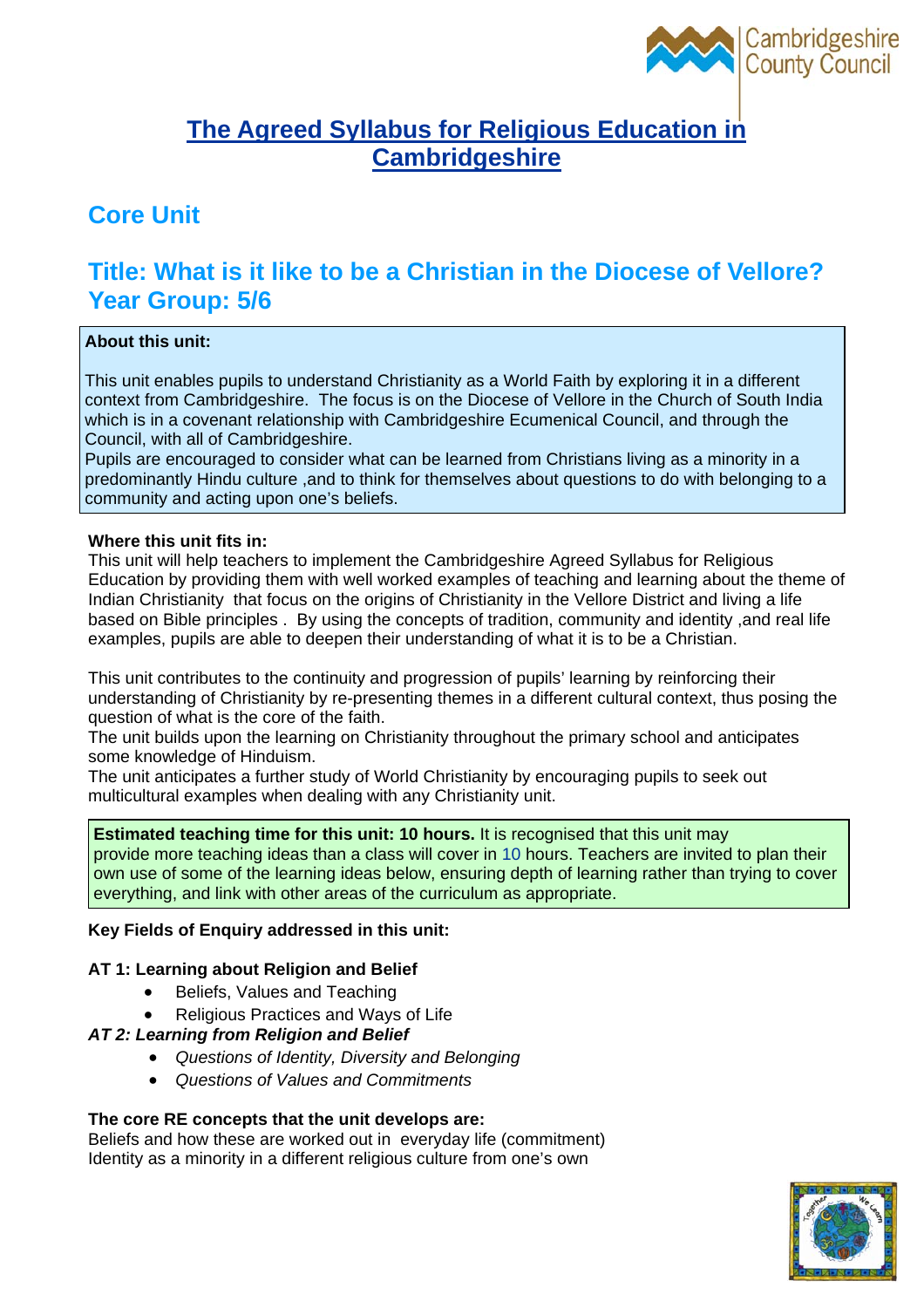#### **Attitudes Focus**

This unit will help pupils to explore attitudes of:

- **Self awareness** by becoming increasingly knowledgeable about their own and others' beliefs
- **Respect for all** by developing a willingness to learn from a different cultural context

#### **The unit will provide these opportunities:**

- Pupils have opportunities to consider religious practices and ways of life important to all **Christians**
- Pupils have opportunities to consider a range of views about questions of Christian responsibility for others
- From the study of Indian Christianity pupils will be able to think about their own experiences and views in relation to belonging and identity
- Experiences and opportunities provided by this unit include: engaging with stimuli from Indian sources; discussing matters of morality and ethics. On limited occasions there will be the opportunity to meet with visitors from Vellore, or with Cambridgeshire Christians who are active in the Vellore link.

#### **Background information for the teacher is provided on pages 2 to 6 of this unit**

| <b>Vocabulary &amp; Concepts</b>                                                                                                                                                                                                                                       | <b>Resources</b>                                                                                                                                                                                                                                                                                                                                                                                                                                                                                                                                                                                                                                                                                                                                                                           |
|------------------------------------------------------------------------------------------------------------------------------------------------------------------------------------------------------------------------------------------------------------------------|--------------------------------------------------------------------------------------------------------------------------------------------------------------------------------------------------------------------------------------------------------------------------------------------------------------------------------------------------------------------------------------------------------------------------------------------------------------------------------------------------------------------------------------------------------------------------------------------------------------------------------------------------------------------------------------------------------------------------------------------------------------------------------------------|
| In this unit, pupils will<br>have an opportunity to<br>use words and phrases<br>related to Christianity<br>and, to a limited<br>extent, Hinduism<br>Specific to this unit:<br>Wannakam (a greeting)<br><b>Diocese</b><br>Church of South India<br>Pastor<br>Evangelist | Teachers might use:<br>$\bullet$<br>Wannakam—a pack of laminates and a CD given to all<br>Cambridgeshire schools in 2011 by the Cambridgeshire<br>Ecumenical Council. A limited number of CDs only are still<br>available at £5 plus postage-contact<br>shirley.hall@ely.anglican.org<br>The Geography Keynotes pack on India relating particularly to<br>the village of Chembakoli looks at life in South India.<br>Chembakoli is in the state of Tamil Nadu, but in Vellore's<br>neighbouring Diocese of Coimbatore.<br>Web                                                                                                                                                                                                                                                              |
| <b>Bible Women</b>                                                                                                                                                                                                                                                     | The Diocese of Vellore's own website is at http://<br>$\bullet$<br>csivellorediocese.com/ (still partially under construction)<br>The Church of South India's website is http://<br>$\bullet$<br>www.csisynod.com/<br>Vellore District website at http://www.vellore.tn.nic.in/<br>Central Church (the chief church of the Diocese—the equivalent<br>of a cathedral) http://csicentralchurchvellore.weebly.com/<br>index.html<br>News of the Vellore link and more materials for schools,<br>$\bullet$<br>including photographs, information and collective worship http://<br>www.ely.anglican.org/education/schools/vellore/<br>http://www.csimichigan.org/Liturgy.htm online orders of service<br>for all the main Church of South India services and rites of<br>passage (in English!) |



Cambridgeshire<br>County Council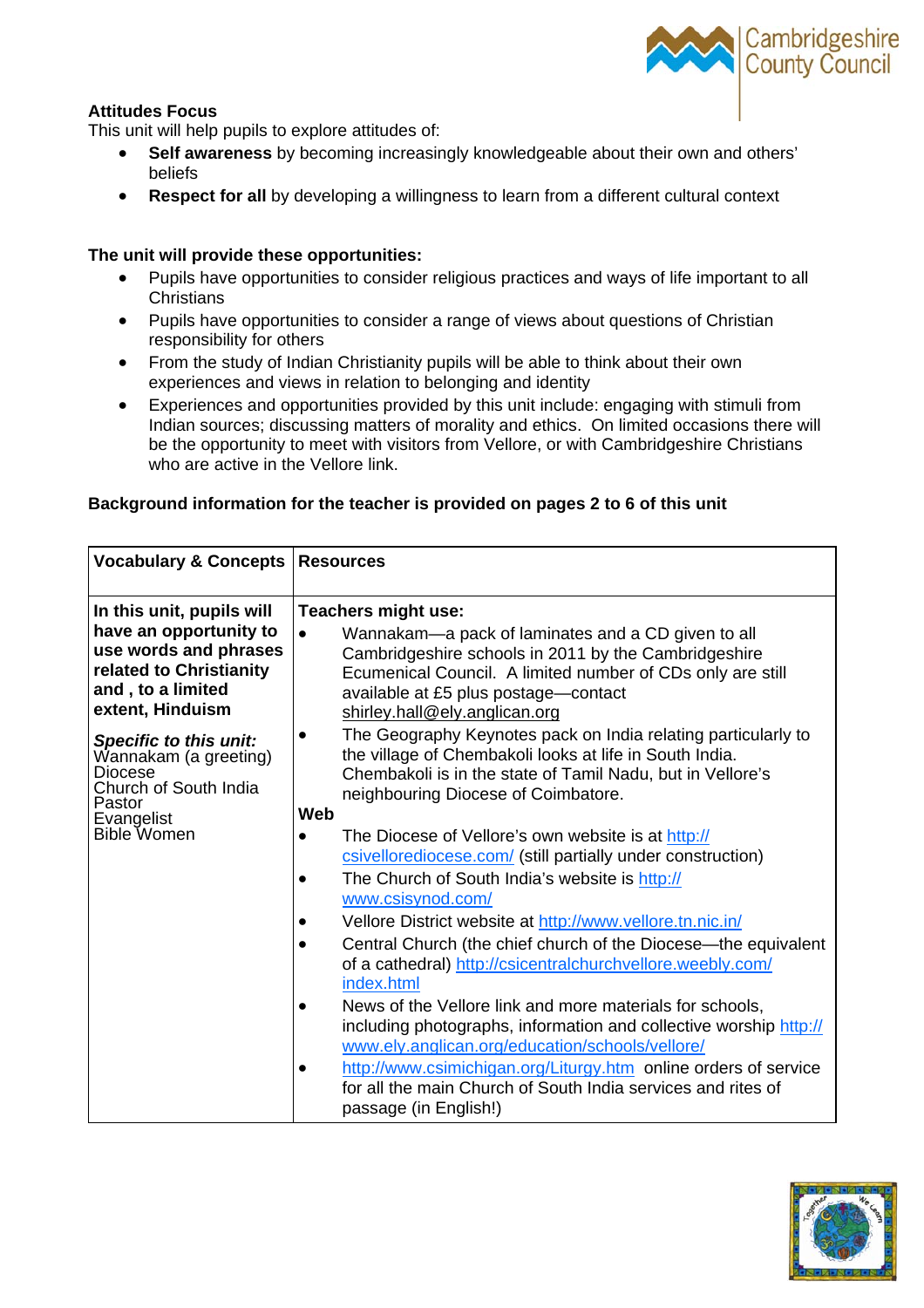

Contributions to spiritual, moral, social and cultural development of pupils:

- Opportunities for **spiritual development** come from reflecting on questions of how Christians in India perceive the value of other human beings and how this relates to their own understanding of Jesus' teaching
- Opportunities for **moral development** come from the opportunity to value diversity
- Opportunities for **social development** come from articulating their own ideas on issues of equality
- Opportunities for **cultural development** come from considering the relationship between religion and culture.

| <b>EXPECTATIONS:</b><br>At the end of this unit                                                                                                                                                                                                                                                                       |                                                                                                                                                                                                                                                                                                                             |                                                                                                                                                                                                                                                                                                                                                                                                                                                                                                                                  |  |  |  |  |
|-----------------------------------------------------------------------------------------------------------------------------------------------------------------------------------------------------------------------------------------------------------------------------------------------------------------------|-----------------------------------------------------------------------------------------------------------------------------------------------------------------------------------------------------------------------------------------------------------------------------------------------------------------------------|----------------------------------------------------------------------------------------------------------------------------------------------------------------------------------------------------------------------------------------------------------------------------------------------------------------------------------------------------------------------------------------------------------------------------------------------------------------------------------------------------------------------------------|--|--|--|--|
| <b>Pupils working</b><br>at level 3 will be able to:                                                                                                                                                                                                                                                                  | Pupils working at level 4 will<br>be able to                                                                                                                                                                                                                                                                                | <b>Pupils working at level 5</b><br>will be able to:                                                                                                                                                                                                                                                                                                                                                                                                                                                                             |  |  |  |  |
| Describe some of the<br>differences between<br>Christian life in Vellore and<br>Cambridgeshire(AT1)<br>Use religious or spiritual<br>vocabulary such as<br>Diocese (AT1)<br>Make links between their<br>own personal reaction to<br>the issues facing other<br>people (dalits) and that of<br>Indian Christians (AT2) | Use a widening religious<br>vocabulary to show their<br>understanding of themes<br>common to all Christians<br>Use the vocabulary learned<br>in RE, to show their<br>understanding of Biblical<br>teaching (AT1)<br>Ask questions about moral<br>decisions they and others<br>make in relation to their own<br>values (AT2) | Explain the impact of Biblical<br>teaching and Christian belief on<br>lifestyle (AT1)<br>Explain the reason for similarities<br>and differences between Churches<br>and Christian practice in Vellore<br>and Cambridgeshire (AT1)<br>Express thoughtful views about how<br>their own beliefs impact on their<br>behaviour (AT2)<br>$\bullet$<br>Use accurately and thoughtfully the<br>language of spirituality and morality<br>to explain their responses to<br>questions about poverty and<br>personal responsibility<br>(AT2) |  |  |  |  |

#### **ASSESSMENT SUGGESTIONS**

*A formal assessment of each pupil is neither required nor desirable for every RE unit. Continuing use of assessment for learning methods is best.* 

*Teachers can assess this work by setting a learning task towards the end of the unit. The task aims to elicit engaged and reflective responses to the material studied throughout the unit across the ability range. (This box should summarise what appears for assessment in the teaching and learning section below.)* 

*Higher attaining pupils: To extend this work, ask pupils to explore the two symbols used throughout the Wannakam pack for the Church of South India and the Cambridgeshire Ecumenical Council and interpret their symbolism. Advanced pupils could suggest why a united Church (CSI) was chosen as the best partner for and Ecumenical Council with its emphasis on Churches working together.* 



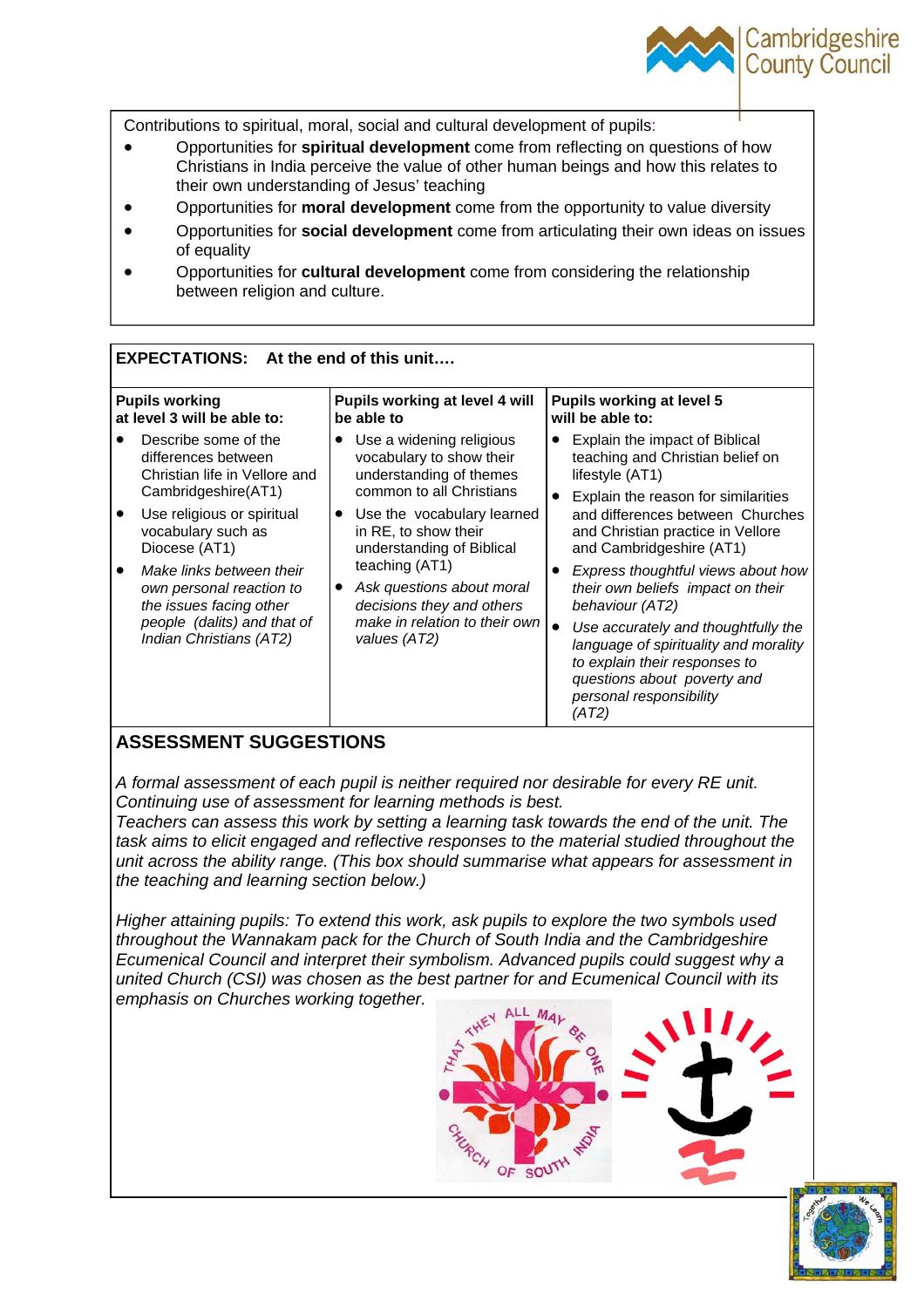

# UNIT TITLE: What is like to be a Christian in the Diocese of Vellore? **UNIT TITLE: What is like to be a Christian in the Diocese of Vellore?**

|                                                     | Points to note                                               | this column will tell you the most helpful resources from<br>knowledge of Christianity in England and will be able to<br>photograph (also available on the CD so can be<br>2011—see resources box. The abbreviations used in<br>This key question is more Geography than RE, but is<br>W plus a number (W3) indicates a laminated<br>Cambridgeshire primary schools in the Summer of<br>It is assumed that pupils will already have a sound<br>WP is a powerpoint (there are notes with the<br>This whole unit of work depends on access to the<br>make comparisons between Cambridgeshire and<br>obviously a necessary introduction to the unit.<br>W1, W2, W4, W11, W12, W14, W15<br>WV Street scenes<br>"Wannakam!" pack which was sent to all<br>The seven wonders of Vellore<br>this pack for each question e.g.:<br>used on the whiteboard)<br>WI an Information card<br>Vellore throughout the unit.<br>WP Our Hindu Neighbours<br>powerpoint slides)<br>Thinking pictures<br>WP Angeline's Book<br>WP About Vellore<br>WV a video<br>ξ<br>ξ |
|-----------------------------------------------------|--------------------------------------------------------------|-----------------------------------------------------------------------------------------------------------------------------------------------------------------------------------------------------------------------------------------------------------------------------------------------------------------------------------------------------------------------------------------------------------------------------------------------------------------------------------------------------------------------------------------------------------------------------------------------------------------------------------------------------------------------------------------------------------------------------------------------------------------------------------------------------------------------------------------------------------------------------------------------------------------------------------------------------------------------------------------------------------------------------------------------------|
|                                                     | Learning Outcomes<br>(Can be written as<br>success criteria) | ife in the Diocese of Vellore<br>I can describe some social<br>research. I can express my<br>and cultural features of the<br>Diocese of Vellore and ask<br>vocabulary to compare life<br>in Cambridgeshire and the<br>understanding of everyday<br>the Diocese of Vellore in a<br>own and others' views on<br>the challenges of living in<br>and raise questions and<br>suggest answers about<br>Diocese of Vellore and<br>Christians living in this<br>can use appropriate<br>questions about local<br>illustrate this with my<br>Hundu context<br>can show my<br>lifestyles.<br>situation<br>Level 3<br>Level 4<br>Level 5                                                                                                                                                                                                                                                                                                                                                                                                                        |
| Key Question: Where is Vellore and what is it like? | Suggested Teaching and Learning                              | You may also like to try out some Indian food<br>the playground). Reflect on your experience.<br><b>Pupils</b><br>The Wannakam cards have both information<br>Work out how much water your family needs<br>buckets of water between two containers on<br>on them and can help focus the exploration.<br>variety of Wannakam resources and Indian<br>and observational and reflective questions<br>discoveries back together in a plenary and<br>collecting it from the well (e.g. try carrying<br>approximately 1kg (without the container).<br>websites to discover as much as you can<br>As a class and in small groups, use the<br>Alternatively, one litre of water weighs<br>about the town and district of Vellore.<br>geography, culture, famous buildings,<br>can work on different themes such as<br>climate, main religion etc. Bring your<br>in a day and then be the Indian child<br>record as a concept map for future<br>Or try dahl (available from most<br>WI Two Indian recipes<br>supermarkets)<br>at this point:<br>reference.   |
|                                                     | <b>Objectives</b><br>Learning                                | challenges of daily<br>To understand the<br>social and cultural<br>idea of being in a<br>life for Christians<br>elsewhere in the<br>Christians live in<br>context in which<br>minority in your<br>empathise with<br>own homeland.<br>understand the<br>To explore the<br>the Diocese of<br>To begin to<br>world and<br>Vellore.<br>them.                                                                                                                                                                                                                                                                                                                                                                                                                                                                                                                                                                                                                                                                                                            |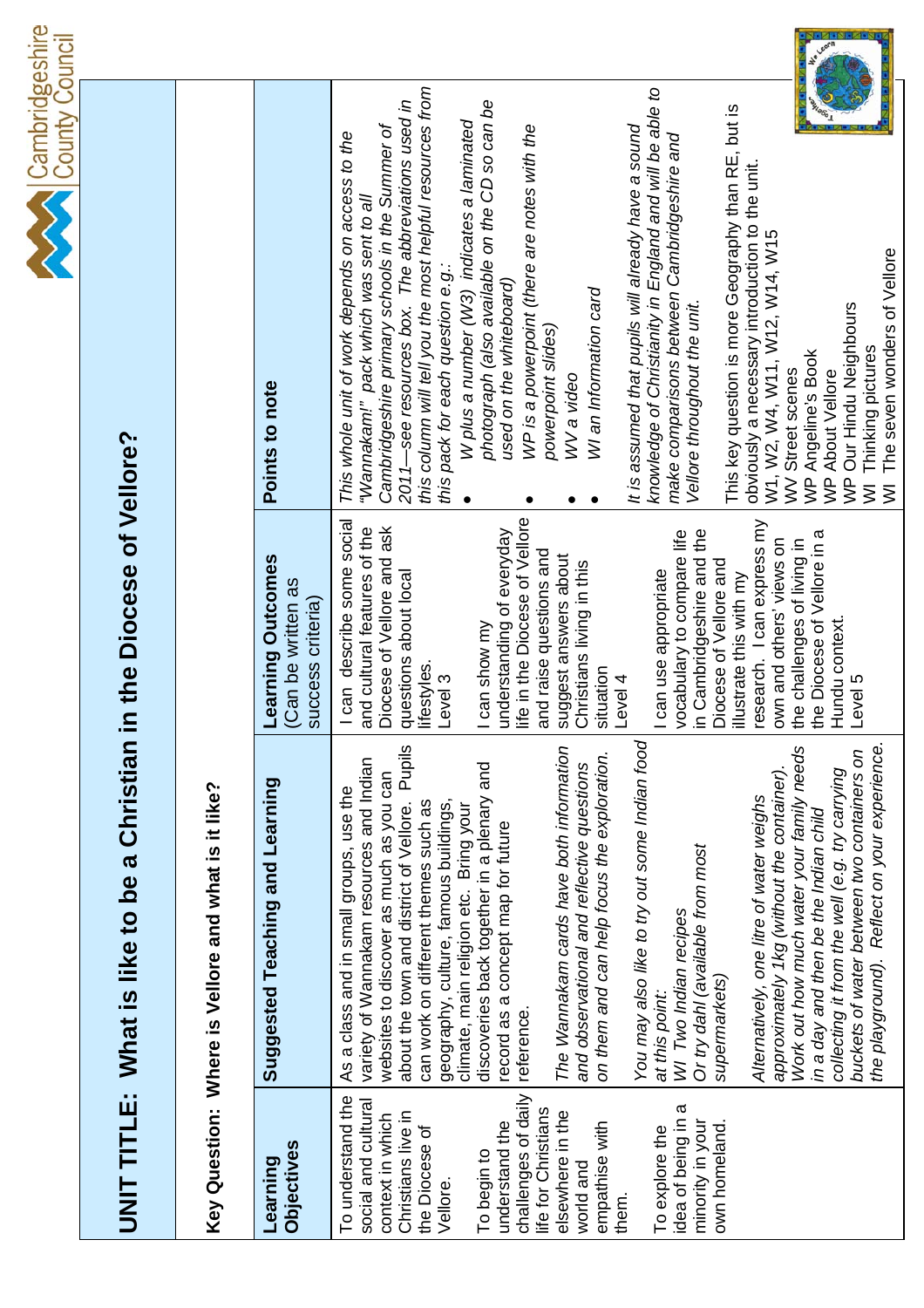| Cambridgeshire<br>County Council |                                                                                    | Points to note                                               | Note the powerpoints are all introduced by members of<br>nonharmingministries.com/lords-prayer/lords-prayer-in-<br>www.christusrex.org/www1/pater/index.html and http://<br>Find the Lord's Prayer in Tamil and Telagu at http://<br>http://www.youtube.com/watch?v=f4VT440gljA<br>WV Church service Bethel Church<br>WV Lord's Prayer in Tamil<br>WP Learning about Jesus<br>WP Angeline's Book<br>W8, W13, W23 Churches<br>Christian song in Telagu<br>WP The job of a pastor<br>one Christian family.<br>tanil                                                                                                                                                                                                                                                                                                                                                                                                                                                                                                                                                                                                                                                                                                                                                                                                                                                                             |
|----------------------------------|------------------------------------------------------------------------------------|--------------------------------------------------------------|-----------------------------------------------------------------------------------------------------------------------------------------------------------------------------------------------------------------------------------------------------------------------------------------------------------------------------------------------------------------------------------------------------------------------------------------------------------------------------------------------------------------------------------------------------------------------------------------------------------------------------------------------------------------------------------------------------------------------------------------------------------------------------------------------------------------------------------------------------------------------------------------------------------------------------------------------------------------------------------------------------------------------------------------------------------------------------------------------------------------------------------------------------------------------------------------------------------------------------------------------------------------------------------------------------------------------------------------------------------------------------------------------|
|                                  |                                                                                    | Learning Outcomes<br>(Can be written as<br>success criteria) | and differences between the<br>Cambridgeshire and Vellore<br>Cambridgeshire and Vellore<br>Cambridgeshire and Vellore<br>answers about belonging to<br>are related to culture rather<br>influences I think lie behind<br>I can show how similarities<br>similarities and differences<br>I can make links between<br>and begin to identify how<br>influenced by living in an<br>between the practices of<br>questions and suggest<br>a Christian community<br>than belief, and pose<br>Indian culture /family.<br>I can describe some<br>being a Christian in<br>and describe what<br>Christians may be<br>my comparison.<br>Christians in<br>Churches in<br>Level 3<br>Level 4                                                                                                                                                                                                                                                                                                                                                                                                                                                                                                                                                                                                                                                                                                                |
|                                  | Key Question: What is it like to be part of a Christian family in Vellore Diocese? | Suggested Teaching and Learning                              | reflect on how Christians are both united and<br>What would you expect them to do at home?<br>how are you going to discover the answers?)<br>comparison charts between Cambridgeshire<br>similarities and differences? Are there more<br>not? What is Christian and what is cultural?<br>Dance is an important part of Indian culture<br>v=6UVG7CfTxB8-why not try this out with<br>-see<br>and Christians dancing to Christian hymns<br>questions you would now like to ask? (And<br>And you may try one of these approaches:<br>Quickly brainstorm what you would expect<br>What would their church be like? Discuss<br>divided worldwide by common beliefs and<br>Cambridgeshire and agree a list of points.<br>one of your favourite assembly hymns for<br>keeping pace with the video! Use this to<br>elsewhere around the world. Why? Why<br>Use the Wannakam resources to create<br>Lord's Prayer in Tamil and try reading it<br>and Vellore. What is the same, what is<br>whether you would expect to see these<br>Print off copies of transliterations of the<br>and songs as worship is very popular-<br>an example of a stick dance at http://<br>things replicated in Christian families<br>life to be like for a Christian family in<br>different? How do you explain the<br>comparison? How does this feel?<br>www.youtube.com/watch?<br>How do we know?<br>different cultures. |
|                                  |                                                                                    | Objectives<br>Learning                                       | you would expect to<br>and practices which<br>To understand that<br>may be expressed<br>find wherever you<br>"translated" as it<br>Christian beliefs<br>identify how this<br>Cambridgeshire<br>moves between<br>are in the world.<br>To identify core<br>cultures and to<br>Christianity is<br>by comparing<br>with India.                                                                                                                                                                                                                                                                                                                                                                                                                                                                                                                                                                                                                                                                                                                                                                                                                                                                                                                                                                                                                                                                    |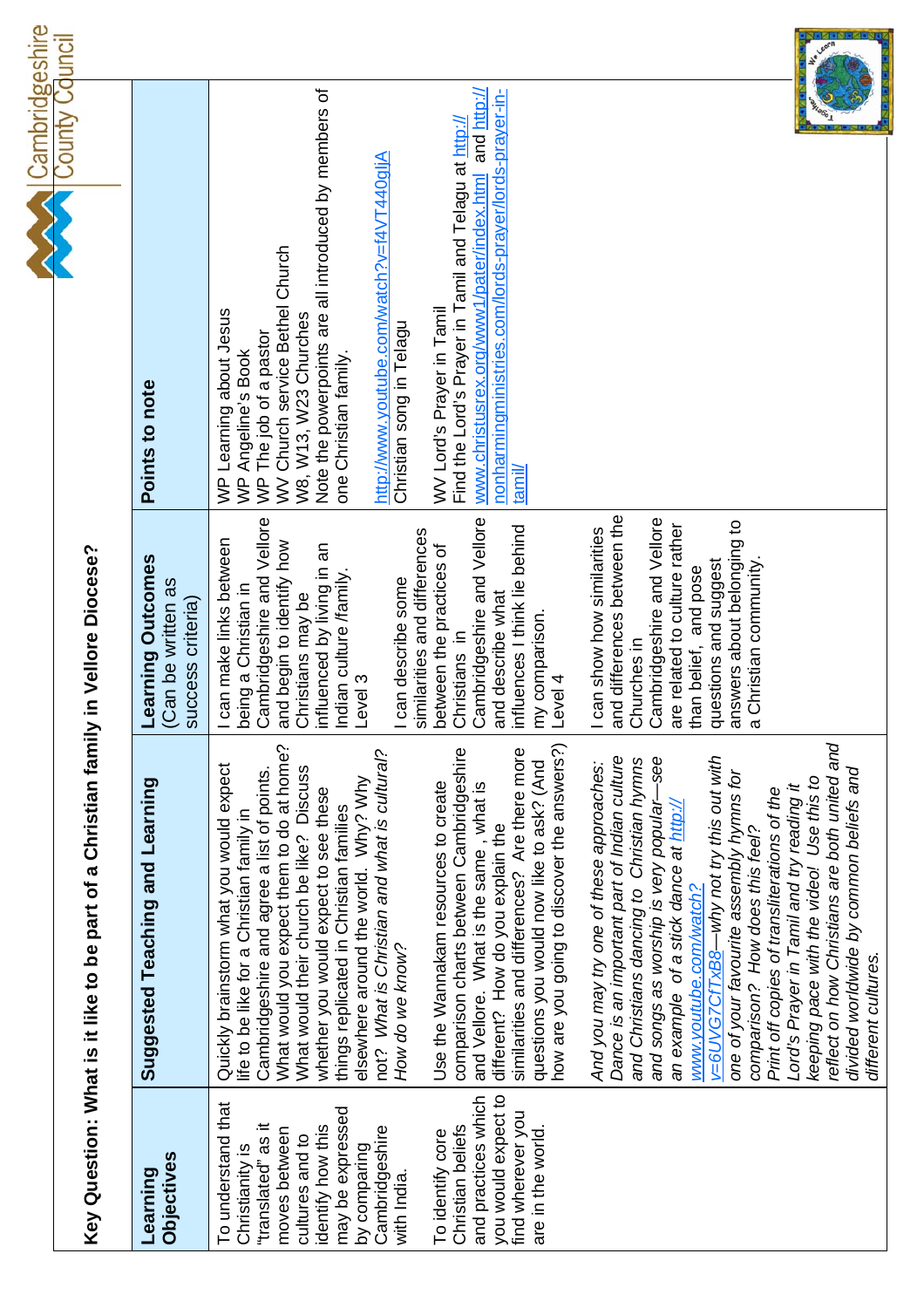Cambridgeshire<br>County Council

Key Question: How do Christians in Vellore show they belong to Jesus the Good Shepherd? **Key Question: How do Christians in Vellore show they belong to Jesus the Good Shepherd?** 

| Suggested Teaching and Learning                                                                                                   |
|-----------------------------------------------------------------------------------------------------------------------------------|
| hard work of a shepherd in Biblical times:<br>verses from the Bible about the role and<br>Using W6 as a visual focus, investigate |
| together John chp 10 vs 11 "I am the good                                                                                         |
| Jesus is the good shepherd, who are the                                                                                           |
| sheep? Apply your discoveries to W6-why                                                                                           |
| might this be a favourite image in Indian                                                                                         |
| (Indian Art Extension-place W6 alongside                                                                                          |
| cowherd (plenty on Google images). What's                                                                                         |
| the difference in the style? Why? Link back                                                                                       |
|                                                                                                                                   |
| How could the work of a pastor be described                                                                                       |
| Draw up a comparison chart to show your<br>as like that of Jesus the Good Shepherd?                                               |
|                                                                                                                                   |
| Belonging. Small groups sorting exercise.                                                                                         |
|                                                                                                                                   |
| images from the pack which you feel answer                                                                                        |
|                                                                                                                                   |
| the key question, giving reasons for your<br>decision. ( <i>There is a video to accompany</i>                                     |
| Plenary to discuss and note your findings in                                                                                      |
|                                                                                                                                   |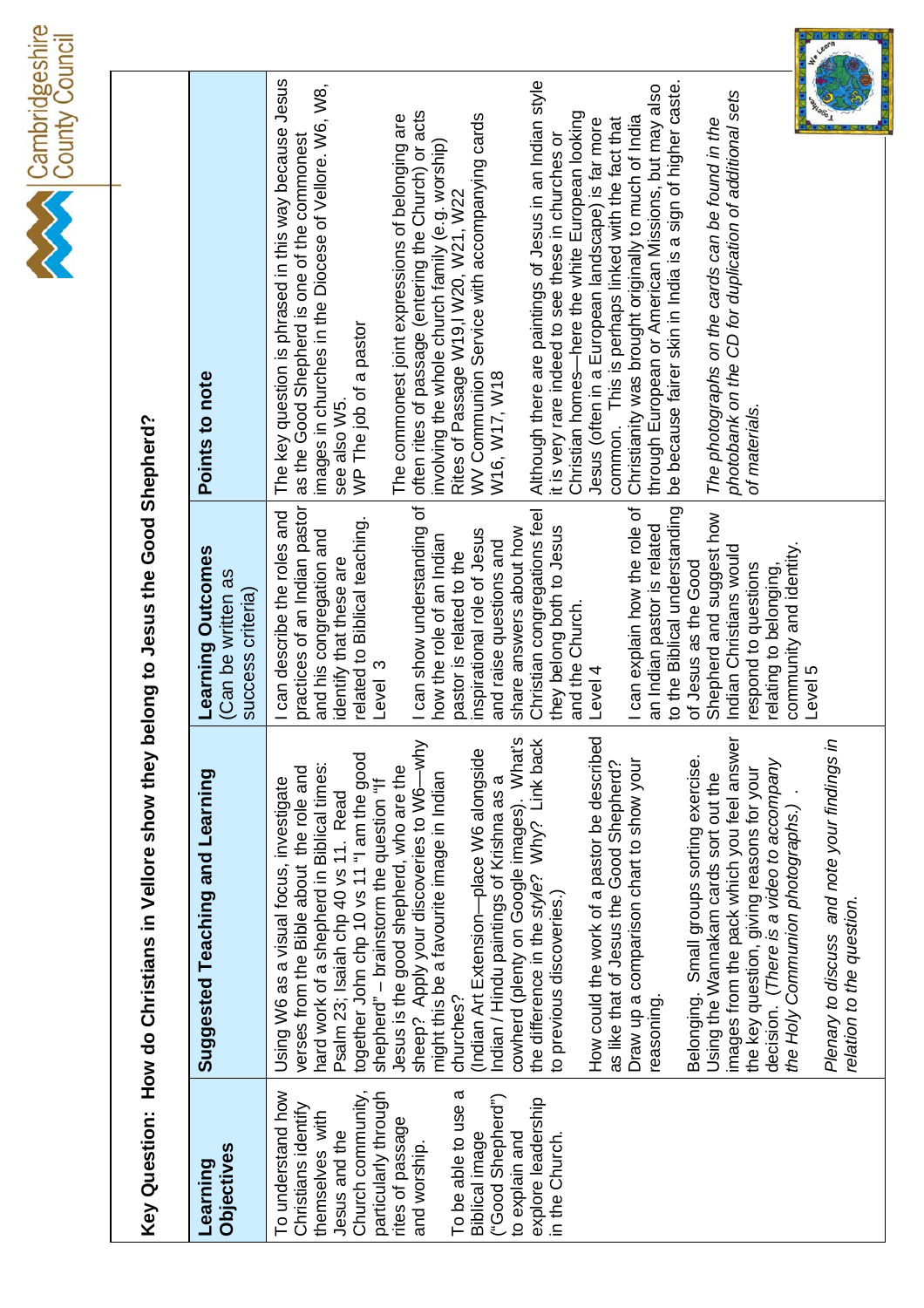

Key Question: Who first brought the "Good News" (Gospel) to Vellore? **Key Question: Who first brought the "Good News" (Gospel) to Vellore?** 

| <b>Objectives</b><br>Learning                                                                                                                                                                                                         | Suggested Teaching and Learning                                                                                                                                                                                                                                                                                                                                                                                                                                                                                                                                                                                                                                                                                                                                                                                                                                                                                                                                                                                                                                                                        | Learning Outcomes<br>Can be written as<br>success criteria                                                                                                                                                                                                                                                                                                                                                                                                                                                                                                                              | Points to note                                                                                                                                                                                                                                                                                                                                                                                                                                                                                                                                                                                                                                                                                                                                                                                                                                                                                                                                                                                                                                                                                                                                                                                                          |
|---------------------------------------------------------------------------------------------------------------------------------------------------------------------------------------------------------------------------------------|--------------------------------------------------------------------------------------------------------------------------------------------------------------------------------------------------------------------------------------------------------------------------------------------------------------------------------------------------------------------------------------------------------------------------------------------------------------------------------------------------------------------------------------------------------------------------------------------------------------------------------------------------------------------------------------------------------------------------------------------------------------------------------------------------------------------------------------------------------------------------------------------------------------------------------------------------------------------------------------------------------------------------------------------------------------------------------------------------------|-----------------------------------------------------------------------------------------------------------------------------------------------------------------------------------------------------------------------------------------------------------------------------------------------------------------------------------------------------------------------------------------------------------------------------------------------------------------------------------------------------------------------------------------------------------------------------------------|-------------------------------------------------------------------------------------------------------------------------------------------------------------------------------------------------------------------------------------------------------------------------------------------------------------------------------------------------------------------------------------------------------------------------------------------------------------------------------------------------------------------------------------------------------------------------------------------------------------------------------------------------------------------------------------------------------------------------------------------------------------------------------------------------------------------------------------------------------------------------------------------------------------------------------------------------------------------------------------------------------------------------------------------------------------------------------------------------------------------------------------------------------------------------------------------------------------------------|
| To understand what<br>Christians to share<br>others, or to serve<br>share their beliefs<br>people wanting to<br>others in practical<br>To reflect on their<br>own reaction to<br>their faith with<br>with them.<br>motivates<br>ways. | being "sent". What has this Bible story got to<br>Use website resources to discover the Vision<br>advice to "Ida" at different points in her story.<br>what seems to be going on—can we identify<br>who the disciple is? Read together the story<br>of the Resurrection appearances of Jesus in<br>To think about and record: how do you think<br>badge of the Diocese of Vellore-what's the<br>do with Vellore? Find out what Thomas did<br>Statement of the Christian Medical College<br>What would you have done if you had lived<br>Thomas or one of the Scudders for the first<br>John chp 20 vss 19-26, noting vs 21 about<br>appearance of Jesus to Thomas. Discuss<br>killed. When you've done this, look at the<br>Ida's life? Use a conscience alley to give<br>and the date of its foundation-how were<br>both Christianity and medicine brought to<br>you might you have reacted if you were a<br>Hindu native of Vellore hearing either St<br>next and discuss why you think he was<br>Vellore? Listen to Ida Scudder's story.<br>Look at paintings of the Resurrection<br>time?<br>link? | how I and other people may<br>questions about the work of<br>Vellore and explore my and<br>missionaries through these<br>early missionaries on India<br>Christianity was brought to<br>between these stories and<br>I can explain the impact of<br>missionaries as a result of<br>missionaries to India and<br>respond to missionaries.<br>Vellore and make links<br>and Vellore, and pose<br>understanding of the<br>my own and others<br>I can describe how<br>others response to<br>motivation of early<br>I can show my<br>experiences<br>Level 3<br>Level 5<br>Level 4<br>stories. | r <sub>o</sub> s<br>$\bullet$<br>of Thomas' murder at Chennai; Thomas worked across<br>a famous American medical missionary and a member<br>www.stthomasmount.org/ This is the traditional site<br>South India from West to East and must at some point<br>http://www.cmch-vellore.edu/ (college founded 1900)<br>Thomas bringing Christianity to India and Ida Scudder<br>of a missionary family which was a significant force in<br>watch?v=jV-HYXbXvho (photographs include images<br>There are suitable paintings of the Doubting Thomas<br>WP Famous Christians-the powerpoint includes St<br>of famine victims and there is a story about death in<br>Ida Scudder tells her story http://www.youtube.com/<br>incident by Caravaggio and Mattia Pretti-available<br>the area now the Diocese of Vellore (the American<br>The Christian Medical College (CMC) website is at<br>church/church-history/church-history-for-kids/ida-<br>have been in what is now the Diocese of Vellore.<br>childbirth). See also http://www.christianity.com/<br>scudder-reluctant-missionary-11635053.html<br>Website of St Thomas' Mount http://<br>WI Badge of the Diocese of Vellore<br>through Google Images.<br>Arcot Mission). |
|                                                                                                                                                                                                                                       |                                                                                                                                                                                                                                                                                                                                                                                                                                                                                                                                                                                                                                                                                                                                                                                                                                                                                                                                                                                                                                                                                                        |                                                                                                                                                                                                                                                                                                                                                                                                                                                                                                                                                                                         |                                                                                                                                                                                                                                                                                                                                                                                                                                                                                                                                                                                                                                                                                                                                                                                                                                                                                                                                                                                                                                                                                                                                                                                                                         |

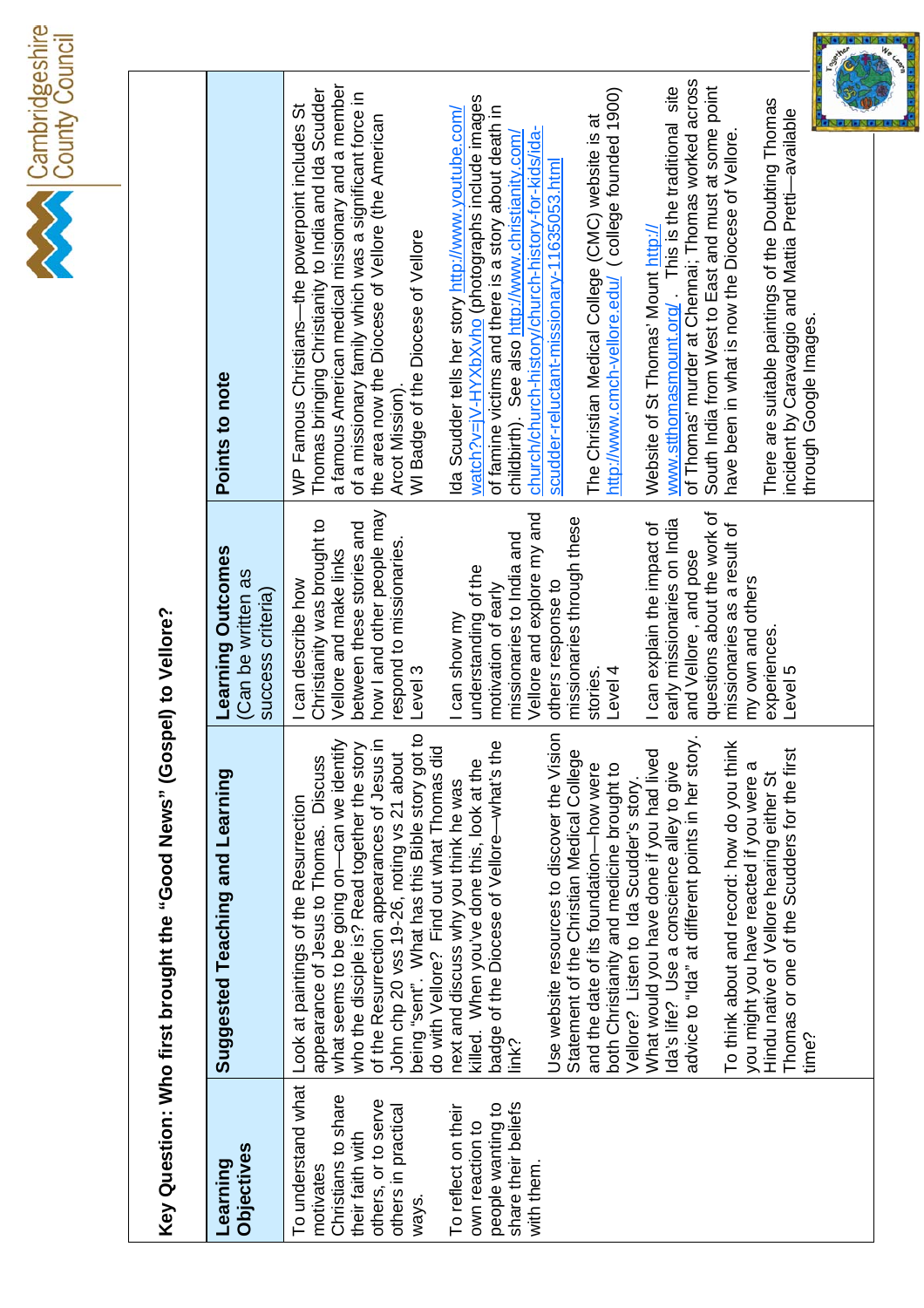Cambridgeshire<br>County Council

| I          |
|------------|
| ֧֦֧֢֢֦֧֚֬֝ |
|            |
|            |
|            |
|            |
| j          |

| Suggested Teaching and Learning                                                           | earning Outcomes<br>(Can be written as<br>success criteria | Points to note                                                                                                |
|-------------------------------------------------------------------------------------------|------------------------------------------------------------|---------------------------------------------------------------------------------------------------------------|
| Discuss "WI Dalits" alongside Galatians chp<br>28 vss 27-28. What might be the impact on  | roles and careers chosen by<br>can describe some of the    | This question looks at how Christians in Vellore put<br>their beliefs into action. This covers several areas, |
| your life if you were a dalit who heard and                                               | Christians in Vellore                                      | particularly education (W1, W2, W4, W5, W9, W10)                                                              |
| believed these words? Look carefully at                                                   | Diocese and make links                                     | and medicine (W7, W9, W24) as well as various forms                                                           |
| مَ<br>W5 and interpret it using Matthew chp 25 vss                                        | etween these choices and                                   | of social support (W3). See the "Facts and Figures" on                                                        |
| 31-46. This is how the Church helps                                                       | Christian teaching.                                        | page 6 of this unit for a list of Church sponsored                                                            |
| everyone who needs it, especially the dalits.<br>Can we find out how these two Bible      | evel 3                                                     | projects and institutions.<br>WI Dalits                                                                       |
| messages are made real in practical ways in<br>the Diocese of Vellore? What could get in  | understanding of the<br>can show my                        | Ranipet signboard<br>у5<br>У                                                                                  |
| the way of acting as the Bible says we                                                    | reasons many Christians in                                 | List of educational institutions http://                                                                      |
| $\geq$<br>should?                                                                         | ellore choose professions<br>which serve the poor and      | csivellorediocese.com/list-of-institutions.php                                                                |
| Watch the CMC video together. What does                                                   | link these to their beliefs                                | 30 minute video on a day at the Christian Medical                                                             |
| this tell you about the life of the dalits and                                            | and faith.                                                 | College http://www.youtube.com/watch?                                                                         |
| about Christian faith in action? If you were a                                            | evel 4                                                     | v=6YIvYhKdR6Y clearly showing how the work is                                                                 |
| dalit and could not afford medicine what                                                  |                                                            | driven by the Christian commitment of the staff. Work                                                         |
| would you do? Write a prayer or a reflective                                              | can explain the impact of                                  | in both the main hospital and the villages shown. May                                                         |
| piece as if you were one of the people seen                                               | Christian beliefs on a                                     | be too long? Advise teachers to watch this all the way                                                        |
| in the video (free choice).                                                               | Christian's whole life,                                    | through to decide which parts to use. There is a ten                                                          |
|                                                                                           | including their choice of                                  | minute version at http://www.youtube.com/watch?                                                               |
| identify other areas of Christian action and<br>In groups use the Wannakam materials to   | profession and how they<br>carry out their work and        | v=hdDKJK4pNWY but this does not cover the material<br>you need so effectively as it concentrates on the       |
| service in the Diocese of Vellore. Compare                                                | pose and answer questions                                  | medical without the helpful spiritual commentary of the                                                       |
| what you see with your own experiences in                                                 | about their values and                                     | full length version.                                                                                          |
| Cambridgeshire. (e.g. if you had to pay to go                                             | commitment.                                                |                                                                                                               |
| to school what would happen if you couldn't<br>afford it?) Annotate a print of W5 to show | evel 5                                                     |                                                                                                               |
| where you have discovered the Church living                                               |                                                            |                                                                                                               |
| up to Jesus' teaching. Write your own<br>commentary.                                      |                                                            |                                                                                                               |
|                                                                                           |                                                            |                                                                                                               |